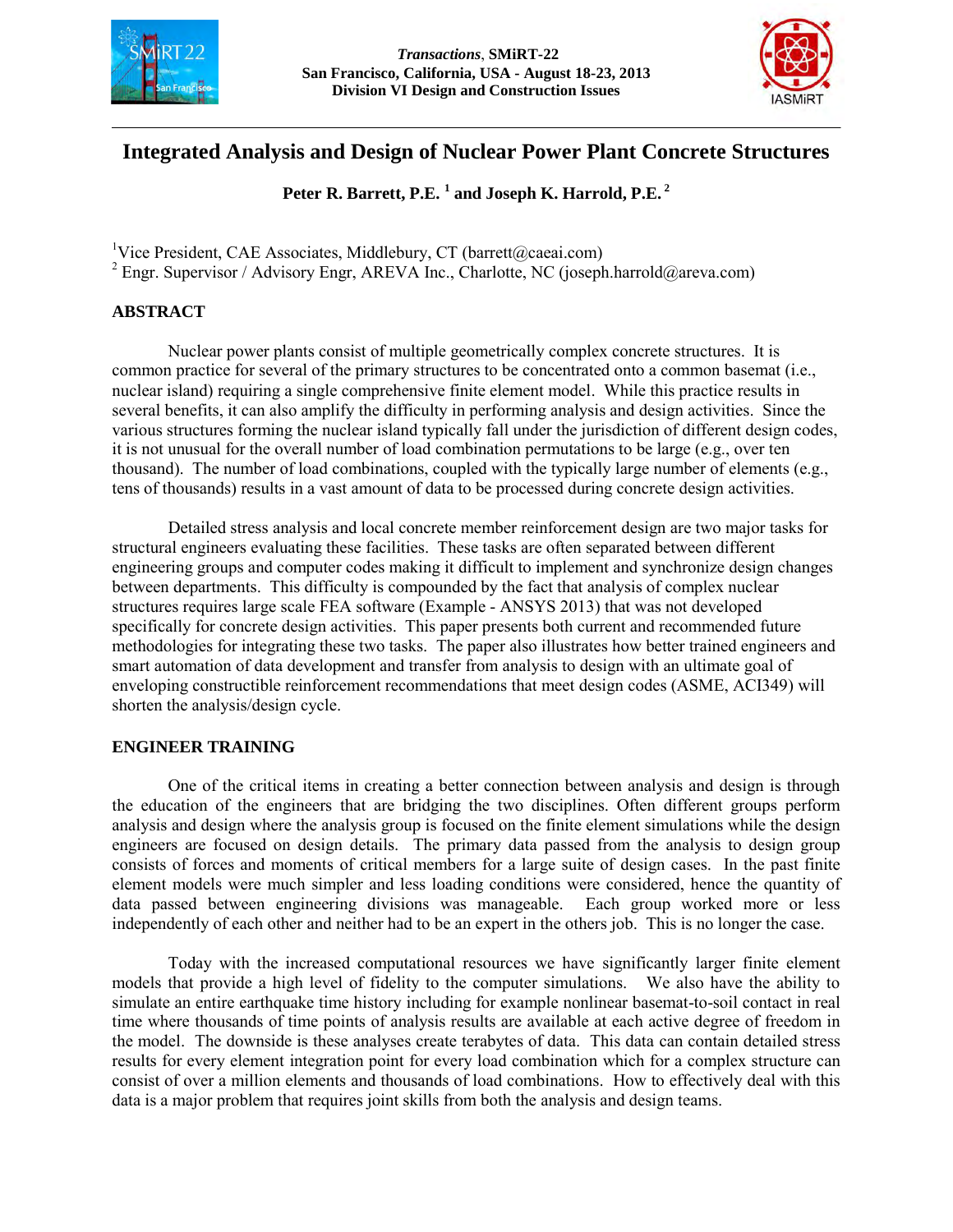The analysts are well versed in creating the analysis results and verifying that the simulation accurately models the response of the structure. It is typically not their responsibility to perform actual design calculations. Their job is complete when they dump terabytes of data on the desk of the design engineer. Since the analyst may not be versed in the details of design they will often error on the side of caution by including all possible results to make sure that the designer has all the possible data he can use, especially in the area of local connections. His responsibility ends after the analysis is completed, checked and documented.

The design engineers are responsible for the detailed design of walls, slabs, and connections. They are experts on local design, but are often lost in this sea of data. They need forces and moments for the worst case enveloping loads provided in a format fit to design the reinforcement. They may have performed some finite element work in school, but are not prepared to digest the terabytes of results. Even the best automated design software requires engineering interpretation. When asked to extract data from the finite element model to better understand local over stresses, it can be a very intimidating task. Where do I start? How do I access the data? If I want to average the local stress concentrations how do I perform these tasks? Training can help both sides to better understand each other's job in order to develop a better process.

#### *Analysis Training for the Designer*

Software tools used to develop detailed models of large complex structures such as an entire Nuclear Island are focused on modeling efficiency, fast processing and efficient calculation of displacements, strains and stresses. The codes are also adapt in dealing with nonlinearities including nonlinear frictional contact. The calculations can be distributed to multiple processors on a single machine or over a number of machines in a network. The efficiency of the computational tool allows one to calculate discrete stresses at each element integration point in the model over the entire time history and/or load combinations. However it is impossible to save all this data for every time point of an earthquake analysis for example and thus judgment is needed in determining which data to store and the frequency of storing results. Also, the fidelity of the model still requires many simplifying assumptions during the geometry modeling and meshing process. For example, by including local sharp corners the FEA calculation will result in singular stress states that cannot be used in design. The mesh density is typically created for FEA efficiency but this might not necessarily be the best for the designer. Stresses often must be averaged to be accounted for in the design process. Engineering judgment is required in best interpreting the results. The more the design engineer is aware of the analysis process the more it will make the designer adapt at best leveraging the finite element calculation.

Training classes for the designer in finite element simulations should be focused on their specific needs. The designer does not have to be able to mesh complex geometry, determine the best time stepping setup for an earthquake simulation or define the best settings for the contact elements to enhance convergence. However, what they do need training in is a better understanding in how the finite element methods computes and stores displacements, stresses and strains. For example they need to know the difference between centroidal data, integration data and the internal finite element assumptions for nodal stresses. Figure 1 illustrates the typical types of stress results available in most finite element software programs. Three different stress plots are shown for the same load case. These three plots illustrate the large variation in predicted local stress that the designer must deal with. Although these might be very accurate stresses they are not in a suitable form for the designer. The designer would prefer critical section forces and moments.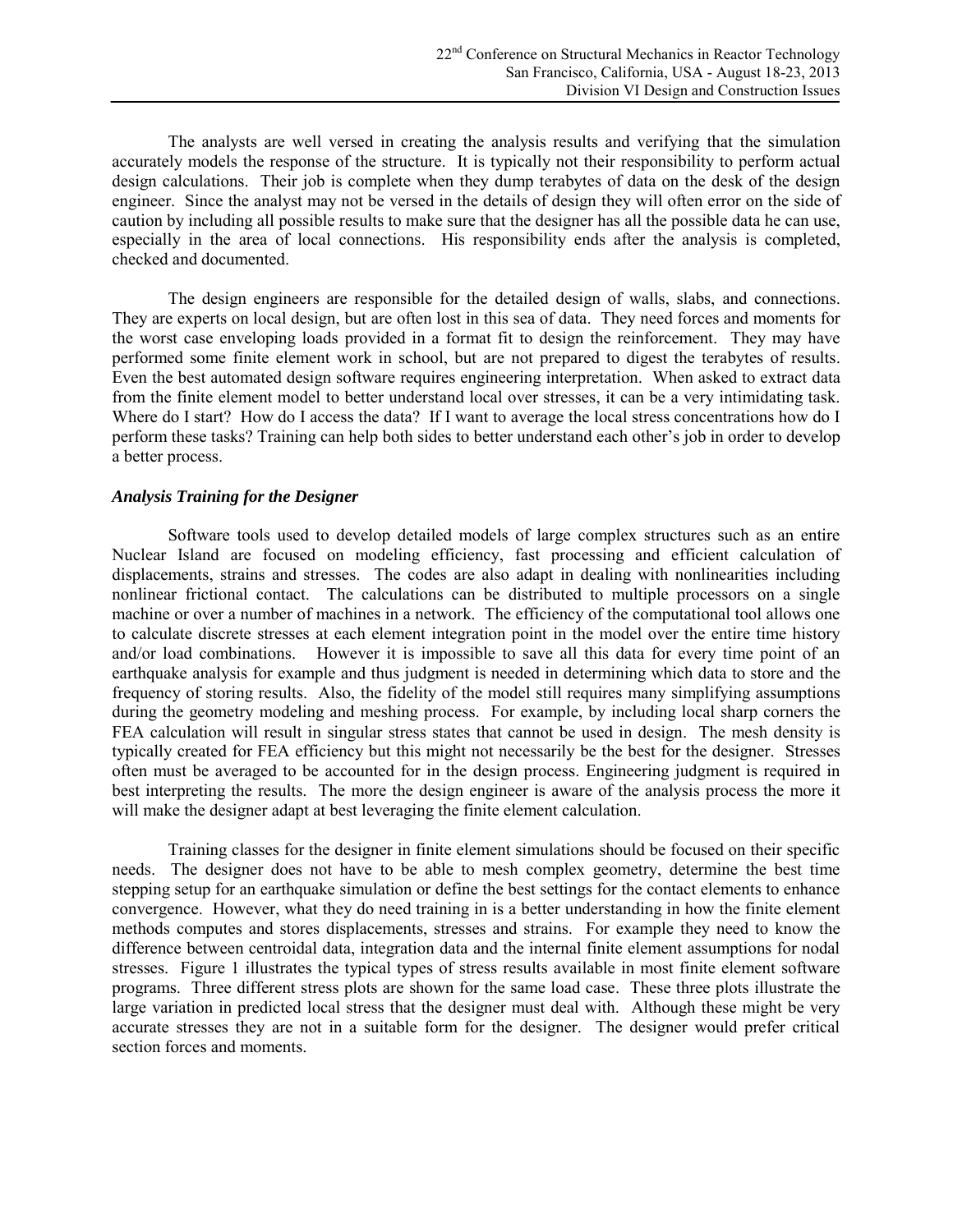22<sup>nd</sup> Conference on Structural Mechanics in Reactor Technology San Francisco, California, USA - August 18-23, 2013 Division VI Design and Construction Issues



Element Centroidal Stresses

Figure 1. Example stress values including nodal averaged vs. unaveraged vs. element centroidal values

The designer also needs to be adapt at extracting local data as needed using isolation tools such as select logic or defining a local coordinate system to extract stresses, forces or moments at any orientation. Other useful tools include the ability to isolate individual vs. combined load cases in order to determine the worst case load combinations and in the case of overstress what is the driving load. They also should have the skill of making a local submodel for conditions such as when the differences between averaged and unaverged stress values are large. Automation tools can be developed to aid the designer in this process. In this case a submodel is defined as an independent finite element model that maps the displacement response from the global model onto an independent local finite element grid. Using this skill one can increase the fidelity of the finite element results without the need for rerunning large scale analyses as long as the stiffness in the area of interest does not change. While the designer can easily use these tools as a black box, their value increases if they fully understand the process and can investigate questionable results or special cases on their own. There is a large time savings if the designer does not have to reengage the analysis each time one needs clarification or expanded results.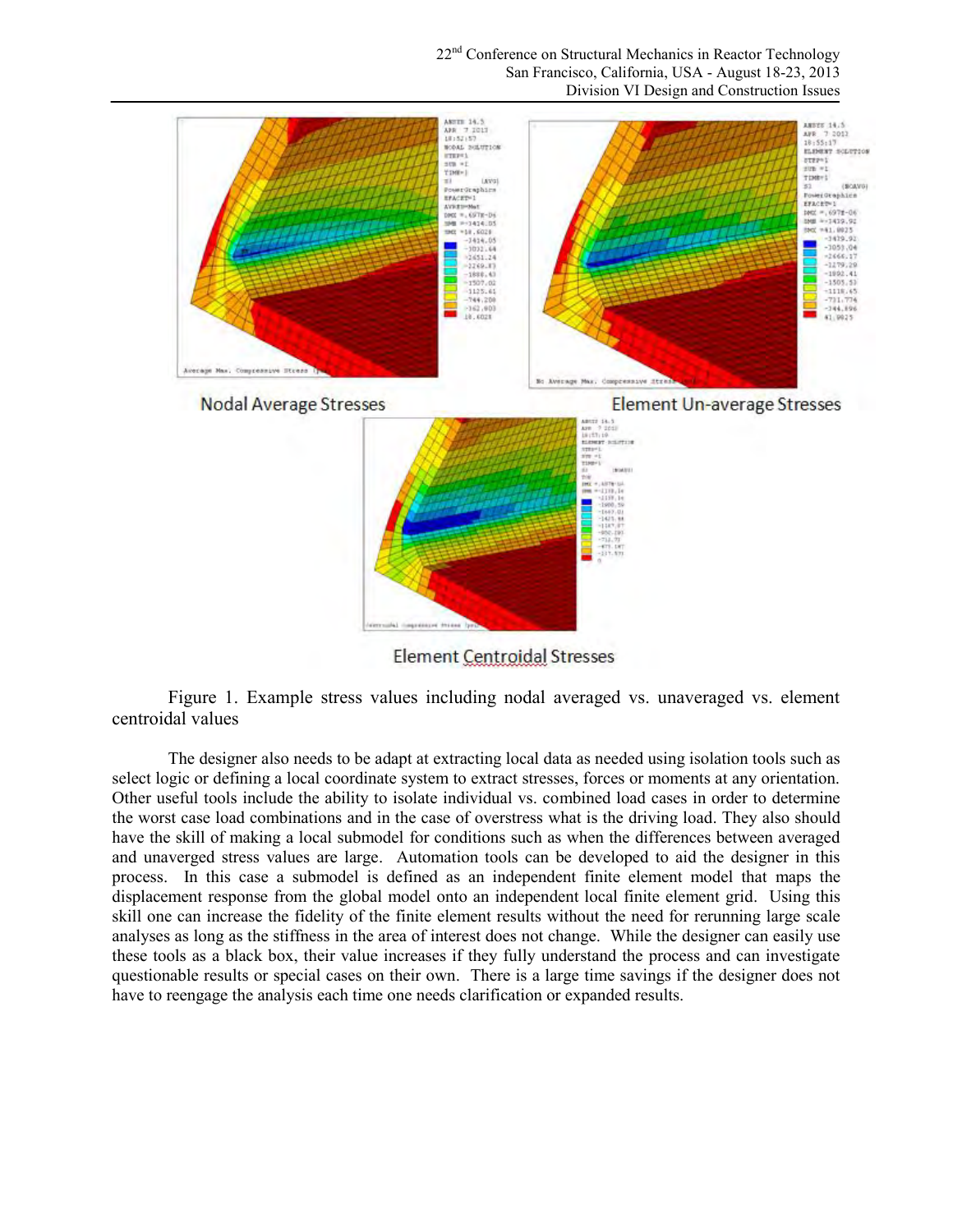#### *Design Training for the Analyst*

Training classes for the analyst should emphasize on the design process and how the analysis results are input into the code checks. An emphasis on design rules for example would include standard practice on where it makes the most sense to splice rebar. Having this data upfront would be useful for the analyst when he is laying out his finite element mesh so that he can implement element boundaries, groupings and orientations that are advantageous for design. For example when forcing a mapped mesh on floor slabs, make the orientation align with the axes most likely to be in the direction of the main span. Also at intersections between floor and walls where 3d elements are used, assure that the fidelity of the mesh is sufficient to capture the peak moments that occur at these intersections. Understand the design process so that output results controls can be defined to minimize the amount of data stored on the results files. For example if there is a plan mapped out for the designer, then the analyst can isolate the stress results that are stored to the results file to only contain data for the elements that will be used in design.

An additional benefit of the analyst understanding how the results will be used in design is that it will help him decide how to model certain attributes of the structure. For example, there are several acceptable methods of modeling concrete drop beams under a concrete slab (e.g., a T-beam) that are sufficient to properly distribute the stress throughout the slab and T-beam. However, if the results are to be used for design of the T-beam, then the manner which the T-beam portion of the model is created becomes more crucial, if the goal is to minimize the amount of additional analysis required to obtain the proper forces and moments. For example, if the T-beam is modeled as a flat plate with either a beam element or a shell element (oriented 90 degrees from the plane of the slab), then the designer must first determine how to combine the resulting forces and moments from the flat plate and beam portions of the model, before performing the actual design. Whereas, if the T-beam is modeled from the start as a beam element with properties representing a T-beam, the design process is greatly simplified. In general, for portions of the model intended to be used as direct input for design, the analyst must be trained to think not just of how to model the structure to properly distribute loads in a global manner, but also to consider what particular forces and moments are required by the designer at various locations, and include the appropriate modeling techniques to obtain those forces and moments.

#### **EXISTING SOFTWARE TOOLS**

Desktop workstation with multiple CPU cores can now readily solve static and dynamic, linear and nonlinear time history analyses of large scale finite element models using commercial FEA software such as ANSYS (2013). Nuclear structure models can consist of 3d brick, shell and beam element meshes with enough detail to extract design forces and moments. Modeling the superstructure, foundation and soil for simulating soil-structure interaction is an example of the most complex analyses performed. The nonlinear response while more accurate also requires many additional load steps to be solved since superposition cannot be used for these cases. FEA software can also now simulate soilfoundation frictional contact including uplift to determine the true building motion and at the same time extract high fidelity finite element results in the building superstructure. Stress data from these analyses is readily available for the entire building for all individual load cases and over the entire time history solution in each element, but the output created is an extremely large amount of data that is not in the best format for concrete design.

With extremely thick walled nuclear power plant concrete structures, it is common for analyses to model reinforced, pre-stressed or post-tensioned concrete floors and wall structures using 3D solid elements. The 3d solid elements output detailed stresses at the integration points of these elements. For example an 8-node brick element will have 8 internal integration point stress values that for linear analyses are extrapolated to the nodes. However, codes and standards in the majority of the cases utilize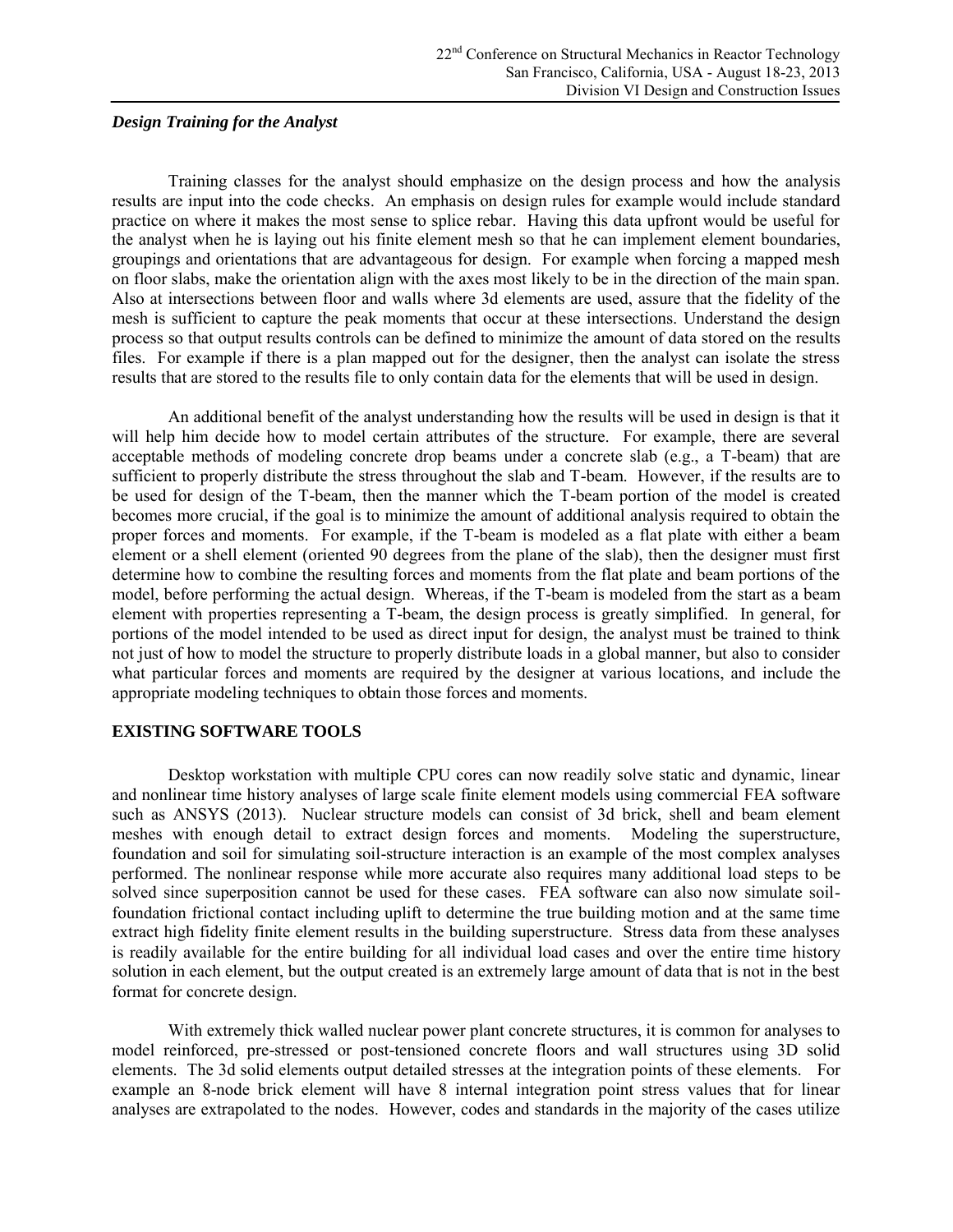forces and moments for the design calculations. CivilFEM (2013), a civil engineering design tool integrated into ANSYS, includes a utility that integrates the continuum element stresses and converts them into forces and moments for design. The unique post processing routine converts this data into equivalent forces and moments for design evaluation on an integration point by integration point level. This point-by-point basis is then mapped onto pseudo shell elements that are automatically generated at the wall centerline (see Figure 2). The force and moment data can then be used for concrete design activities.



Figure 2. Pseudo shell element used to develop force and moments per unit length for code evaluation

From the forces and moments, CivilFEM will calculate, based on a provided concrete cover, the amount of steel needed to satisfy the specified design code. For concrete slabs as an example, the steel area is determined by evaluating the forces and moments, material properties, and steel location using one of several design methods including Wood-Amer, CEB-FIP, Orthogonal Directions and Most Unfavorable Direction. A thorough evaluation is performed for specific code requirements, for example for ACI359 radial shear, tangential shear and the combination of flexure and membrane force are accounted for in the rebar design.

If one could use different rebar amounts and spacing at each node location in the finite element model the designer's job would be easy! Obviously this is not the case. While the design software is a very valuable tool it does not complete the design process. The designer has to develop a defendable strategy on how to take this nodal steel area per unit length data and convert it into actual design drawings. Questions that have to be addressed include:

- What size and spacing of bars most efficiently meets these calculated steel areas?
- Where can I average the stress data?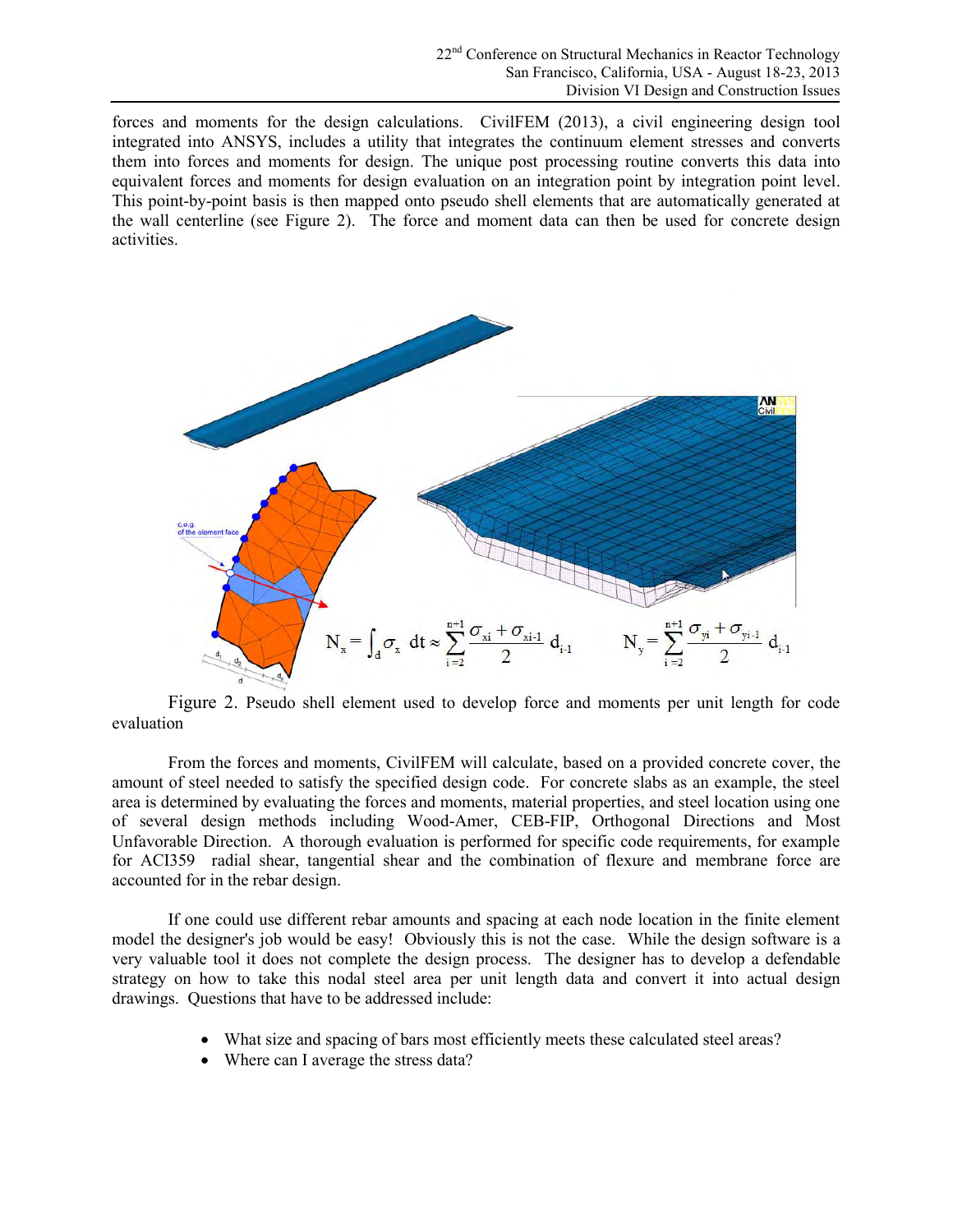• How do I know I am conservative or conversely am I being overly conservative by using the extreme design values (e.g., which high stresses are real, and which are a result of modeling singularities)?

Customized tools are often also developed on a project by project basis that help reduce the finite element data and/or results from the automated code checking into a form more favorable form for design. This is where the collaboration between the analyst and the designer can greatly enhance the design efficiency. For example, creating named isolated groups of elements and isolating the critical design quantities required for these regions allows the analyst to extract this data and transport into spreadsheets, in typical design units (e.g., forces in kips/foot, moments in kip\*feet/foot), that are often more attractive to the designer to process. Porting data into spreadsheets provides most designers a comfort zone for design iterations. As part of this exporting of data, a variety of plotting tools can enhance the designers understanding of the finite element analysis results. For example:

- Stress component plots on the top and bottom surfaces of the elements provide direction and magnitude of stresses.
- Force and moment contours illustrate the distribution of forces and moments on a per unit length basis. Figure 3 illustrates Moment per unit length data available for design.
- After code evaluation the top and bottom reinforcement can also be plotted. Figure 4 illustrates the rebar required in the longitudinal direction for the example connection.

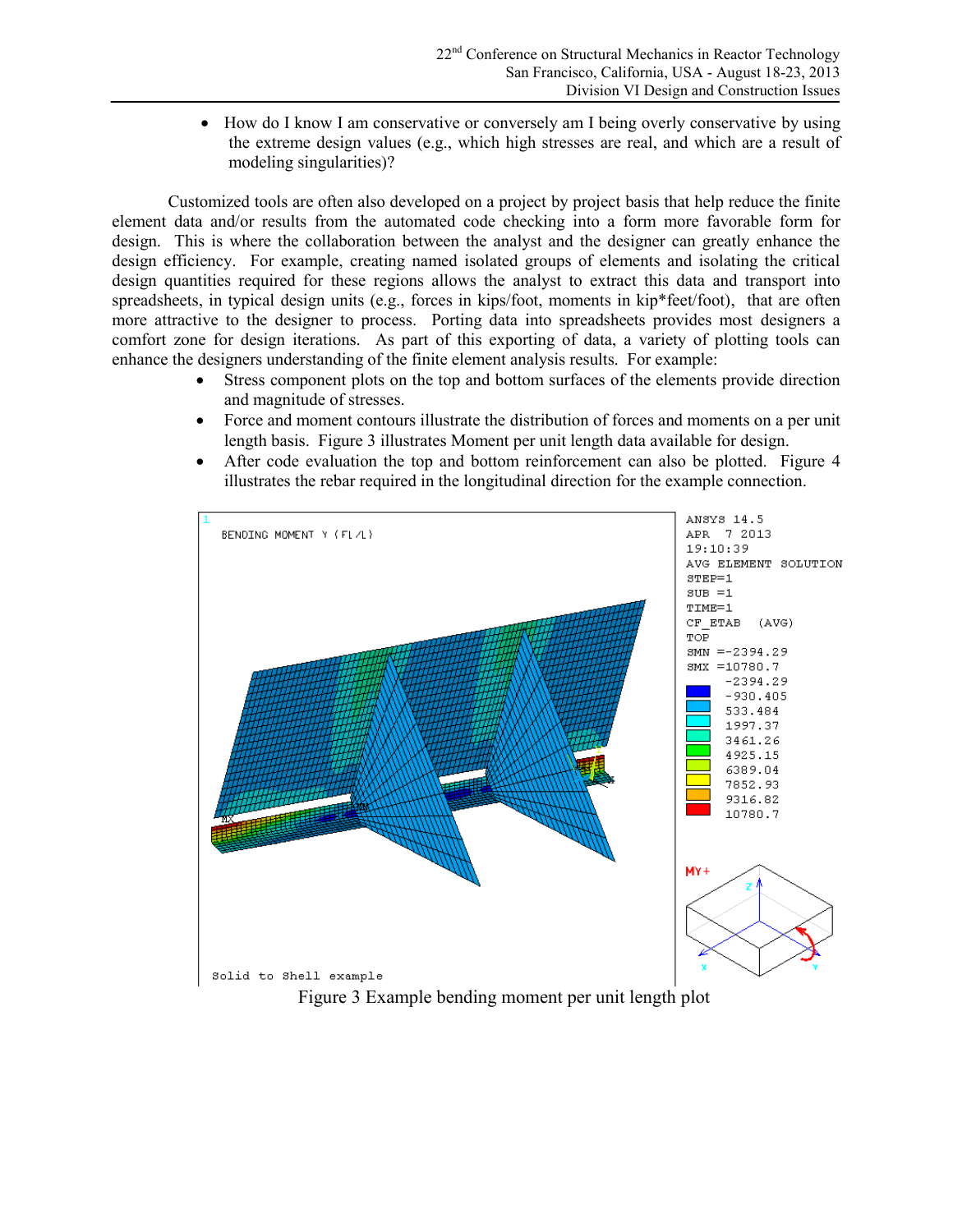

Figure 4 Example reinforcement ratio on the top shell surface per unit length

# **FUTURE FEA BASED CONCRETE DESIGN SOFTWARE DEVELOPMENTS**

Existing concrete design software can provide detailed design for specific regular geometry such as one-way slabs, two-way flat plates, two-way flat slabs (with drop panels), slab band systems, one-way pan joist systems and one-way skip joist systems. These codes however are not suited to directly interface with detailed finite element data. NESCC 2011 recommends that ACI Committee 447 develop guidelines on the post-processing and interpretation of finite element output typically produced by detailed finite element modeling used in nuclear power plant design. These proposed guidelines will be a welcome addition to the analysis/design process.

Concrete design requires the development of reinforcement that meets code requirements, but also meets constructability requirements. As mentioned earlier, post-processing routines in CivilFEM have been written to facilitate processing of this data, however many opportunities for improvement still exist. Such opportunities include:

- An automated manner of reviewing the total population of load combinations and accurately determining the controlling load combinations taking into account appropriate averaging where applicable.
- An automated manner of averaging "hot spots" during the design process, to allow the designer to take into account force/moment redistribution of cracked concrete.